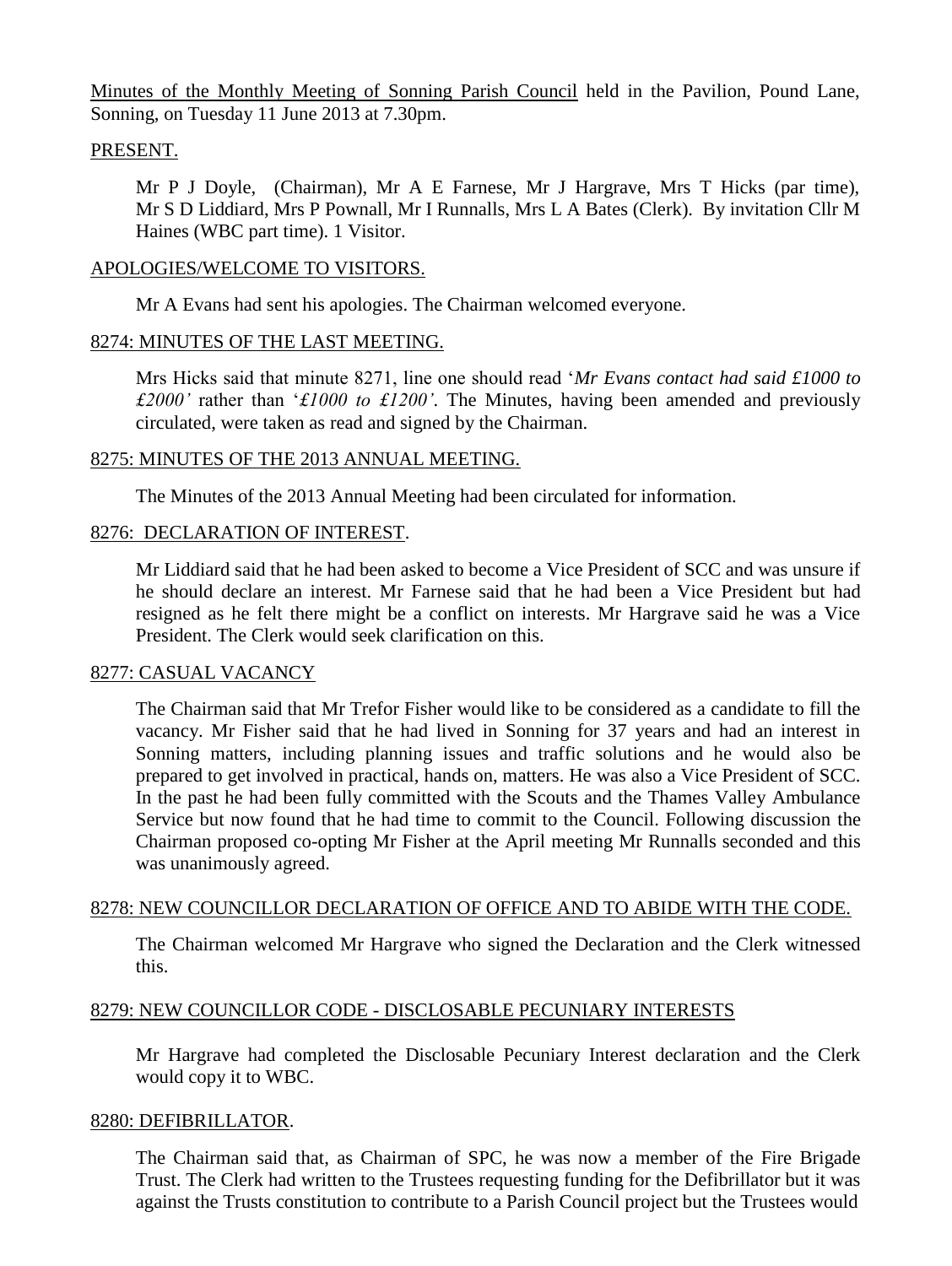### 8280: DEFIBRILLATOR (Cont'd).

be prepared to offer £2500 if the request came from the Pearson Hall on whose land the defibrillator would be installed. Mrs Hicks asked how members of the public would know there was a defibrillator in Sonning and the chairman explained that if they called the emergency services the ambulance service would provide the location of the nearest defibrillator. The Chairman had spoken to Giles Stephens who had said there was no need for a listed building application as there would be no alterations just internal additions and the 'Telephone' sign would be replaced with 'Information'. Additions would include an information rack and stickers on the back panel. Cllr Haines said that the Ambulance Service would talk anyone wishing to use the defibrillator through the process. The Chairman would circulate a drawing to show the proposals.

### 8281: CORRESPONDENCE.

Internal Audit. The Clerk had met the internal auditor who had concluded the audit to his satisfaction. The Clerk would circulate some general comments provided by Mr Gilson. Public Events. WBC had asked if there were any events taking place in Sonning where road works might be an issue, apart from the Sonning Show in September there were none. RBCS. The Bursar at the School had copied the Chairman in on a letter to Mr Driver regarding the invoice and confusion over the 2012 mowing of the School's wildlife area. BALC Planning Training 17 July. It had been agreed to change the planning meeting for 17 July to 15 July but the Hall was booked so it would need to revert to the Pavilion on 17 July, clashing with the training. Following discussion it was agreed that Mrs Hicks and Mr Liddiard would attend the training day and to pay the fee themselves.

## 8282: QUESTIONS FOR BOROUGH COUNCILLOR.

As Cllr Haines wished to leave the meeting early if was agreed to bring this item forward. Cllr Haines said that two sets of travellers had caused disturbances at Mere Oak near junction 11. WBC now had a strong policy for moving travellers on under section 61 of the Criminal Justice and Public Order Act. Moving them on became more complex if the travellers had children with them. Cllr Haines said that WBC road repairs were ongoing and the Chairman asked about the state of the road outside the Farm entrance in Charvil Lane. He had understood that WBC would be making repairs but they had only done a patch repair. Cllr Haines said WBC engineers were working their way around the Borough. The Reading Road and Western Avenue in Woodley were particularly bad and there had been complaints from motor-cyclists. Mrs Hicks asked about the ugly new bridge in Duffield Road and Cllr Haines said that this would now be painted green.

## 8283: WEB SITE.

Mrs Hicks would meet Mr Gilmore and Ms Reeve on 25 June to discuss the layout for the updated web site. Mrs Hicks had circulated some ideas (including policies, complaints procedure, information on becoming a Councillor) earlier in the year and was proposing to keep to the same format but to add content. Any additional ideas would be welcome before 25 June. Cllr Haines said there was information on the WBC web site. Mrs Hicks said that Mr Gilmore would make the web site user friendly and would build an initial site for Councillors approval. There were now ten 'likes' on the Facebook page. The Clerk would provide any missing minutes but the Freedom of Information details would be added to the new site. Mrs Hicks had also looked at the information the Chairman had received regarding the Sustainable Communities Act 2007 under which Town and Parish Councils would be given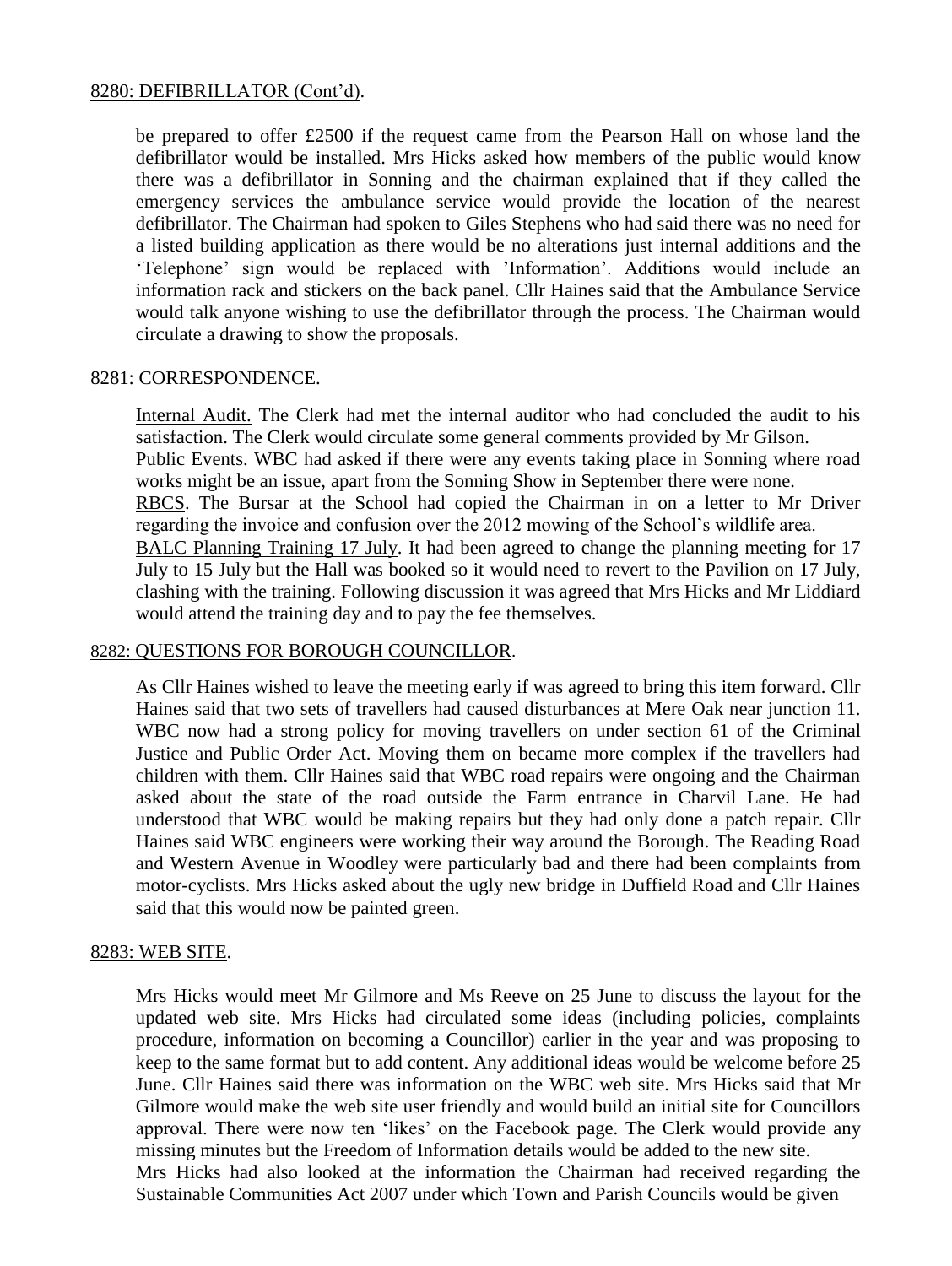more powers to submit proposals directly to the government. Hopefully this would help prevent community decline. Town and Parish Councils had originally been excluded under the Act but it was now appreciated that they were well placed to understand what was needed in their locality. Once the powers were granted it would be easier to see how this applied to Sonning. Likely powers were to be able to prevent local facilities closing (pubs, shops etc.) If SPC engaged with the community and together they wished to instigate something that WBC were against it would be possible to go directly to the government. Mrs Hicks asked Cllr Haines if WBC used the Act. Cllr Haines said there was far more to the Act, it would for instance be possible to hold on to public buildings to prevent them from being sold off. There were other changes, Borough Councillors could get behind a scheme without fettering themselves. It was a learning exercise, a first, so there was no precedence or example to follow. NALC had been given the status of Parish Selector so if a proposal were turned down NALC would resubmit and try to negotiate with the government. Mr Liddiard had joined Mrs Hicks in looking at the Act and said that they felt that Sonning was not big enough (or small enough) but it was good to look at the opportunities. Cllr Haines said that some groups were looking at re-instating a village shop, possibly in the local pub. Mrs Hicks said that the Act allowed the transfer of funds from body to another. Cllr Haines said that Parish Councils would be getting a lot more power and their role would be changing in the next five years.

#### 8284: PLANNING.

The Chairman said that there had been no decision on the Granary. There was no decision on Augustfield and therefore it was not known if this would go to the WBC Planning Committee. Mr Liddiard had visited WBC to look at the file and found a reply to Mr Driver's letter but the application had not progressed, Cllr Haines said it was listed in case the officer recommended approval. The Chairman said that the Fire Station proposal was listed and SPC had submitted robust objections. Mr Liddiard had looked at the file and found that the highway report was still referring to the fact that Pound Lane had a 20mph speed limit, which drivers would observe. There was also a letter from Batcheller Monkhouse referring to the fact that WBC had previously approved the application and that the proposal would have no impact on the Conservation Area or residents amenity. The Chairman said that, by reducing the plot, the proposal reduced the amenity area by 50%. It was now under the size requiring a S106 contribution. Mrs Hicks said if the land was subsequently given to the house purchasers then all developers could use this to avoid paying the S106 contribution. The Chairman said there should be a firm policy. Cllr Haines said that the contribution system was changing and would be based on floor area. The Chairman said there had been a case in which the Judge had made the developer pay and agreed to provide Cllr Haines with the details to use at the WBC planning meeting. Mr Liddiard would write to Claire Lawrence to point out that this would set a precedence, which would be hard to resist. Cllr Haines said that the political balance on the WBC planning committee had changed since the recent elections, which could make a difference. The Chairman said that the application to extend the time to implement the Holme Park Sports proposal had been approved. Greendown Cottage, which had not been altered since the 1940's, would be discussed at the next planning meeting. 19 Old Bath Road was likely to be on the WBC agenda for 26 June. If this were correct the Chairman would speak against the proposal. Mrs Pownall had looked at projectors and it was possible to purchase one for £250 to £300. Mrs Pownall agreed to get firm quotes for a projector and a screen.

The following applications were ongoing: 1 Sonning Gate (F/2012/1398) 32 West Drive (F/2012/1435): The Granary (F/2012/2440; Readingensians (F/2012/2425; 31 Pound Lane (F/2013/0117; 15 West Drive (F/2013/0135); August Field (F/2013/0140), Holme Park Sonning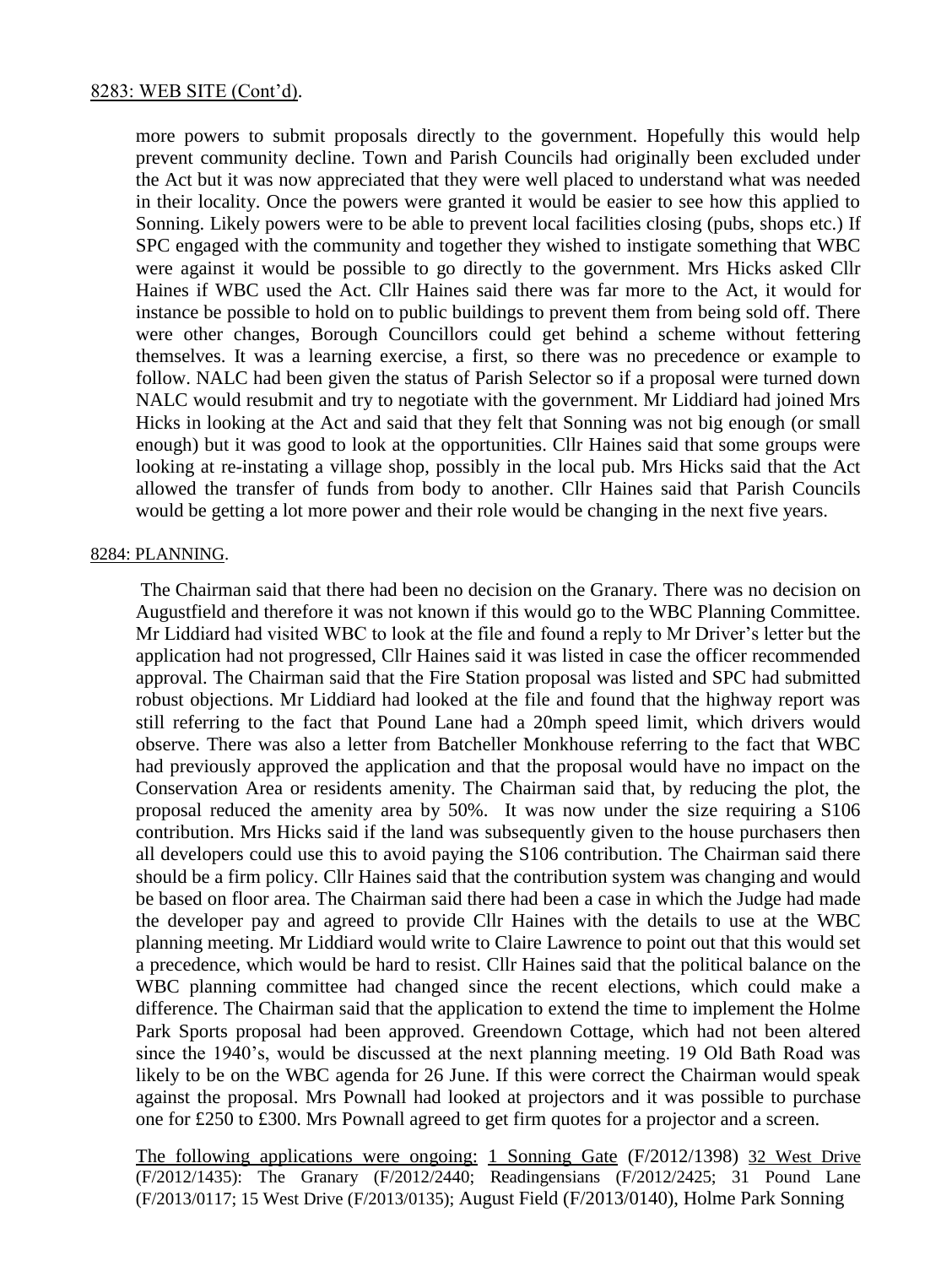Lane (F/2013/0330); Holme Park Sonning Lane (CA/2013/0790); Holme Park Sonning Lane (F/2013/0474); Former Fire Station (F/2013/0149); Holme Park Sports ground (EXT/2013/ 0796); Land facing Duffield Road (F/2013/0634); 19 Old Bath Road (F/2013/0714); 1Glebelands Thames Street (F/2013/0825); 2 Sonning Meadows (NMT/2013/0780).

The following applications had been approved: 55 Pound Lane (F/2013/0533).

The following applications had been refused. There were none.

The following new applications had been received. Casamy Holmemoor Drive (F/2013/0414) Erection of single storey side extension, proposed pitched roof over existing flat roofed garage creation of front entrance porch new pitched roof dormer on front elevation proposed pitched roof over existing flat roof dormer on front elevation and proposed replacement of existing gable end roofs with hipped roof on rear elevation. Proposed additional velux roof lights on front elevation northwest elevation and 3no on southwest side elevation. Proposed enlargement of first floor window on front elevation (Amendment to previous planning consent F/2011/2210); Pilgrims Thames Street (LB/2013/0924) Proposed internal alterations including removal and replacement of some internal walls removal of spiral staircase reinstatement of floor. Re-positioning and replacing of one external wall. Extension to detached garage; South Meadow Cottage Sonning Lane (F/2013/0801) Erection of single storey outbuilding to provide gym and store plus provision of car port. (Demolition of existing garage); 1 Greendown Cottages Thames Street (F/2013/1048) Single storey and two storey side/rear extensions to dwelling.

## 8285: CONSERVATION AREA ASSESSMENT.

The Chairman said that he had asked Ms Lawrence about the timing for submitting the assessment to WBC and had been told that WBC were unlikely to be able to progress this until 2014. There was, however, more to do to the Assessment. The Chairman had spoken to Mr Hart, Mr O'Callaghan and Ms Coulter about extending the Conservation Area to include the Eco house and the meadow on Sonning Farm and replacing the 2004 Sonning Design Statement but the had not been sympathetic.

Cllr Haines left at this point (8.55pm) and said that he would keep the Chairman posted on any progress on the Fire Station application.

#### 8286: QUESTIONS FOR BOROUGH COUNCILLOR.

There were no further questions.

#### 8287: PARISHIONERS QUESTIONS

There were no questions.

#### 8288: PROPOSALS FOR QUEENS JUBILEE CELEBRATIONS.

The Chairman said that there were no new regulations, which would apply to the work on the Bridge. However Mr Barnwell (WBC) had looked at the proposals for carrying out the work and had concerns over safety. Mr Barnwell had however suggested that, if the installation could wait until March 2014 when the Bridge would be closed for remedial work, he would be happy for it to take place at that time. The Chairman said that this was a good idea, it would allow time to seek corporate funding towards the project, and Councillors agreed. Mr Runnalls said the Bridge closure would be an opportunity to obtain data on the effect the closure would have on adjoining roads. The Chairman would draft a letter informing those who had made a donation or had made a pledge of the delay. Mrs Hicks asked who could be approached about donations and the Chairman said companies in Thames Valley Park. Mr Hargrave agreed to give advice on this. Mrs Hicks left at this point (9.15pm).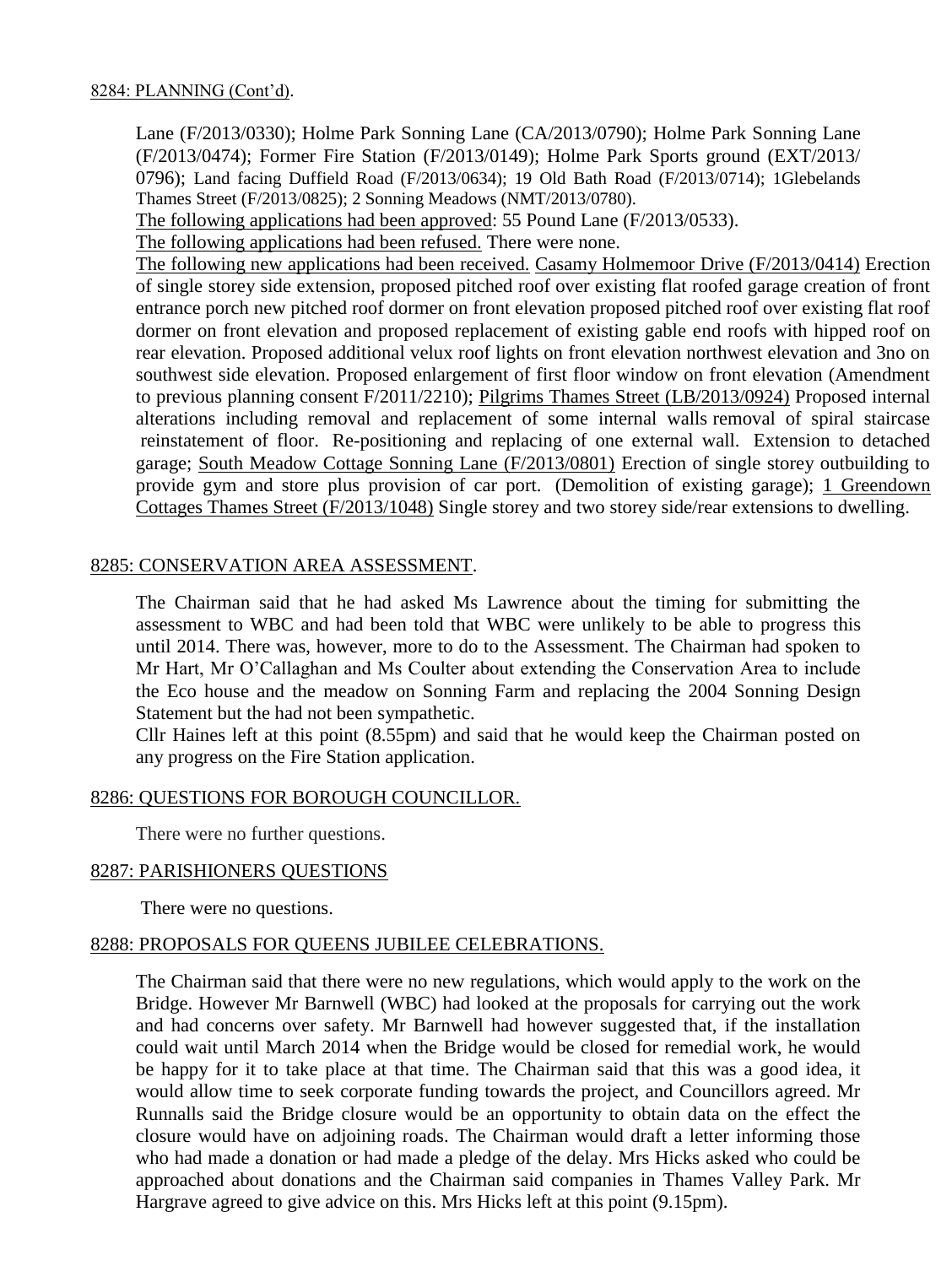### 8289: FINANCE.

- a) Report. The finance report was circulated and noted.
- b) Payment of Accounts. Mr Farnese proposed making the following payments, Mr Runnalls seconded and these were unanimously approved.

#### May

| Mr K Trimmings - Litter                                  | 145.83  |
|----------------------------------------------------------|---------|
| PHMC – Office Rent                                       | 221.00  |
| Playsafety – ROSPA Inspection                            | 181.20  |
| $Quadron - Dog Bins$                                     | 166.42  |
| Street Furnishings – Safety Bollards                     | 703.12  |
| $CID$ Consultants $-$ New Computer                       | 900.35  |
| $SCS - Mow$ Rec 192.52 Mow SLTC 42.00                    | 234.52  |
| Mr P J Doyle – Paint, Security Bolts etc Safety Bollards | 96.34   |
| Sonning Landscapes Mow Wharf 26.00 Mow Playground 52.00  | 78.00   |
| Mrs L A Bates – ZEN Hosting repayment                    | 57.46   |
| Plumbnation – Pavilion Water Heater                      | 810.00  |
| $Quadron - Dog Bins$                                     | 167.16  |
| Supagrass – Rec Mtnce                                    | 2184.00 |
| <b>PHMC Hire Hall CA Assessment</b>                      | 90.00   |
|                                                          | 6035.40 |

- c) 2012/13 Annual Audit Return. Mr Farnese proposed approving the Annual Audit Return, Mr Liddiard seconded and these were unanimously approved. Mr Hargrave agreed to look into the Santander situation.
- d) Purchase Financial Package. More information was required and Mr Hargrave would look into this.

#### 8290: HIGHWAYS.

In the absence of Mr Evans the Chairman said that there would be a Highways meeting on 24 June between SPC and the Society to discuss future policies. Sonning Bridge would be closed for eight days in March 2014. Mr Farnese would attend the Major Projects meeting on 18 June and would raise the issue about the poor condition of the roads and would thank the SEC representative for ensuring that the new lamps were painted.

## 8291: KING GEORGE'S FIELD

The Chairman said that when he had met Mr Driver to look at the work carried out on Ali's Pond and Mr Driver had said that it was inappropriate for SPC to use the pavilion, as this was a non-sporting activity. The Chairman said that SPC had signed the Deed of Trust and was the Trustee of King George's Field, which was a public playing field for public use. SPC had drawn up the Licences with the agreement of the Playing Fields Association but there was no obligation to give these Licenses to any group/club and the Pavilion was used for the good of the community. SPC could not give exclusive use of the field to any club/group, although SCC had roped off the cricket square, it was a two way street and it was fair to point out that SPC could use the pavilion and give SCC a Licence at their discretion.

## 8292: RECREATION AND ENVIRONMENT W.G.

Mrs Pownall said that the water heater had been installed and was working well. Awards for All had made a conditional offer for the exercise equipment and the surveyor had said that the